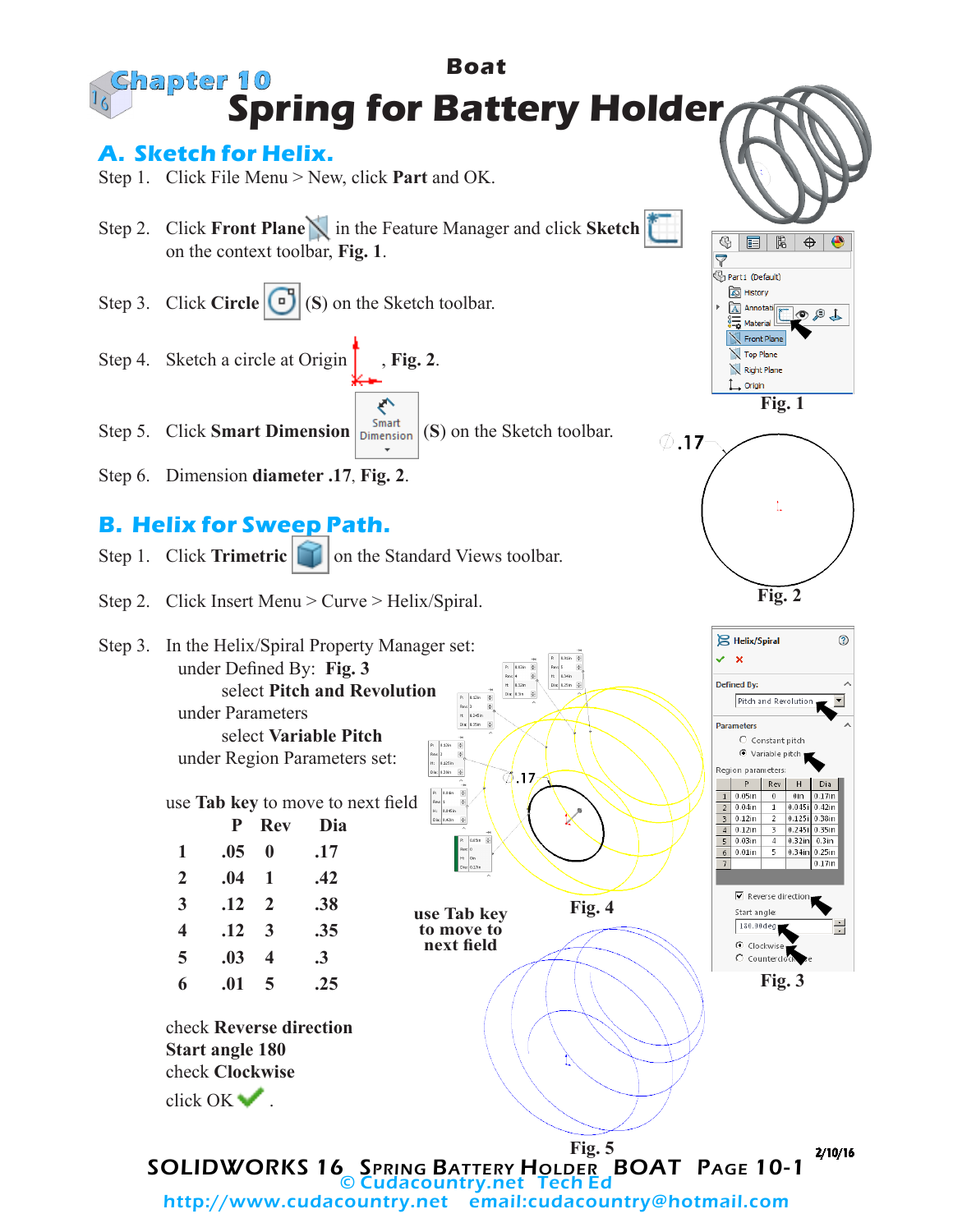## **C. Save as "SPRING".**

Step 1. Click File Menu > Save As.

Step 2. Key-in **SPRING** for the filename and press ENTER.

## **D. Sweep.**



Step 2. Click **Swept Boss/Base on the Features toolbar.**